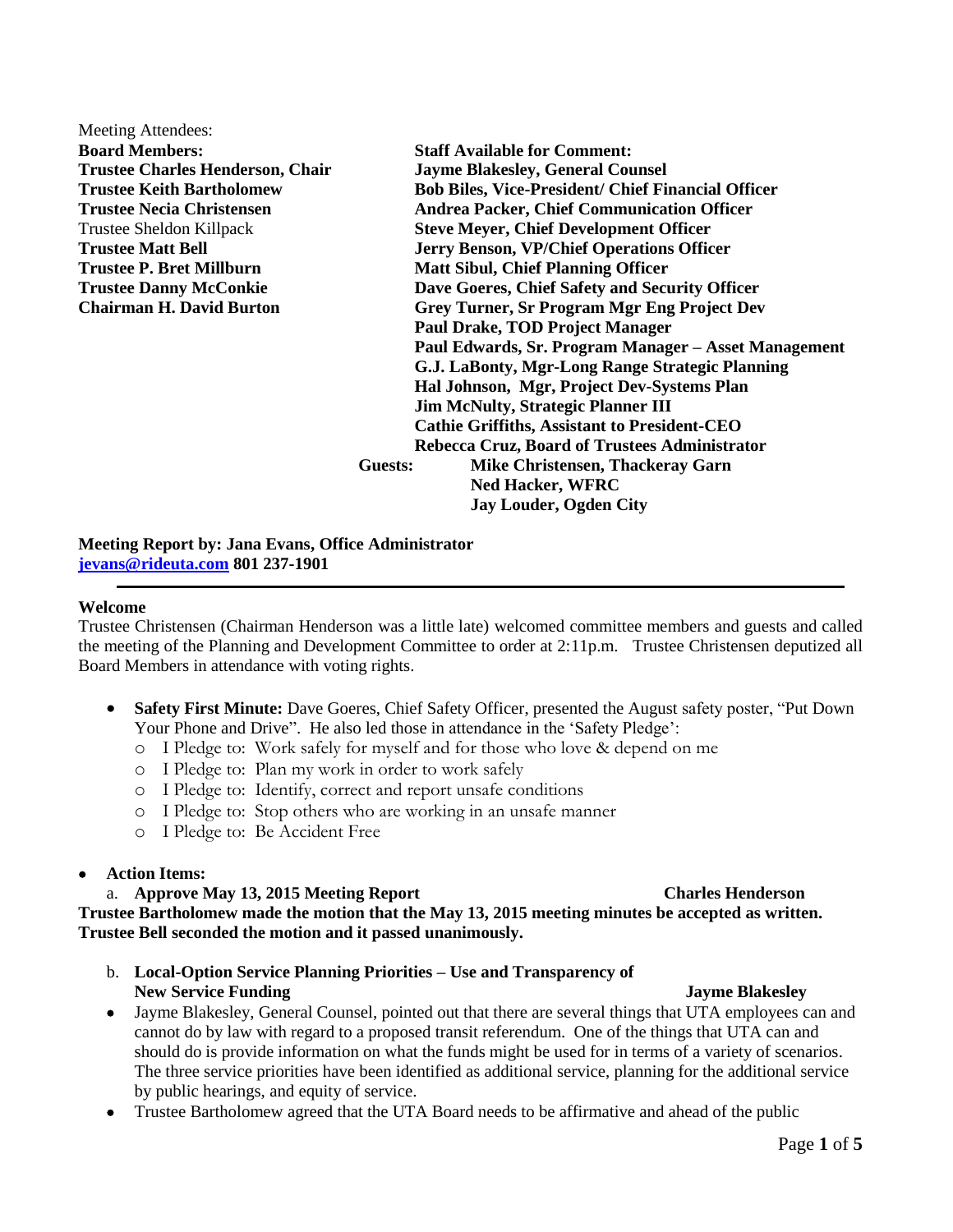concerns. He also stated that he did not believe that a referendum would pass without such an assurance from the UTA Board by way of resolution.

- Chairman Henderson related some experience that he has had with stakeholders and expressed that he had some bullet point ideas for a resolution.
- Trustee Bell stated that UTA has made some great presentations in Utah County, but stakeholders that he has been in contact with want multiple town hall meetings in Utah County before the referendum.
- Trustee Milburn expressed his support for the effort of a specific verses blanket approach to all the counties.
- Chairman Henderson expressed his agreement with the statements of other Trustees.
- Trustee Bartholomew stated that he had heard a lot of input about workforce connections and feels that a part of the service additions should be focused on that element of ridership.
- All Trustees agreed that some of the additional service may not optimize ridership, but will instead help the 'captive' riders who are transit dependent.
- c. **Annual Listing of Non-transit and Transit Supportive Properties. Triennial Analysis of UTA Property (Ends 1.4.1a., 1.4.1b, EL 2.2.2, Ends 1.3.5)** Steve Meyer/ **Mailia Lauto'o**
- Mailia Lauto'o, Property Manager, presented the annual required 2015 Real Property report.
- Report is in compliance with Policy  $2.2.2$  Real Property, and related Ends Policies: These policies help guide UTA regarding Property Management and are complied with by staff.
- Real Estate Inventory and Uses:
	- 1. Six properties were added to the report during 2015
	- 2. Total acreage is 2,405.23. Disposed of/transferred 61.22 acres to transit oriented development.
- Total Book Value of properties is \$431,253,393. This is \$6,039,650 less than in July 2014.
- Also the reductions to inventory were reviewed for the committee.

## **Trustee Christensen made the motion to accept the property report as written. Trustee Bartholomew seconded the motion and it passed unanimously.**

- d. **Ogden Transit Study Locally Preferred Alternative (LPA)** Matt Sibul
- Matt Sibul, Chief Planning Officer, introduced the Ogden Transit Study and stated that the study had reached an exciting point.
- Hal Johnson, Manager, Project Development-Systems Plan, went on to explain the project criteria and preferred alternative rankings.
- Overview:
	- 1. The Utah Transit Authority (UTA) in partnership with Ogden City, Weber County, Weber State University, the Utah Department of Transportation (UDOT), the Wasatch Front Regional Council (WFRC) and McKay-Dee Hospital has studied future transit alternatives between the Ogden Intermodal Center and Weber State University and McKay-Dee Hospital.
	- 2. The transit study, known as the *Ogden-Weber State University Transit Project Study*, will build on previously-collected data and focus on two recommended alternatives from the 2011 Ogden-Weber State University Transit Corridor Alternatives Analysis. The current study is the next step in the transportation planning process that will evaluate and define an alignment and mode and develop a locally preferred alternative (LPA) that is competitive for funding.
- Study Purpose/Goals and Objectives:
	- 1. Improve corridor transit service and address circulation between Ogden Intermodal Center, the Central Business district, Weber State University, McKay-Dee Hospital and communities in between.
	- 2. Support economic vitality and corridor revitalization efforts through the diversification of land uses. Create jobs in Ogden City.
	- 3. Create a place where there are viable travel options to using a car in order to reduce congestion, improve mobility and contribute to improved local and regional air quality.
	- 4. Increase ridership, attract more local riders and provide improved access to overall transit system.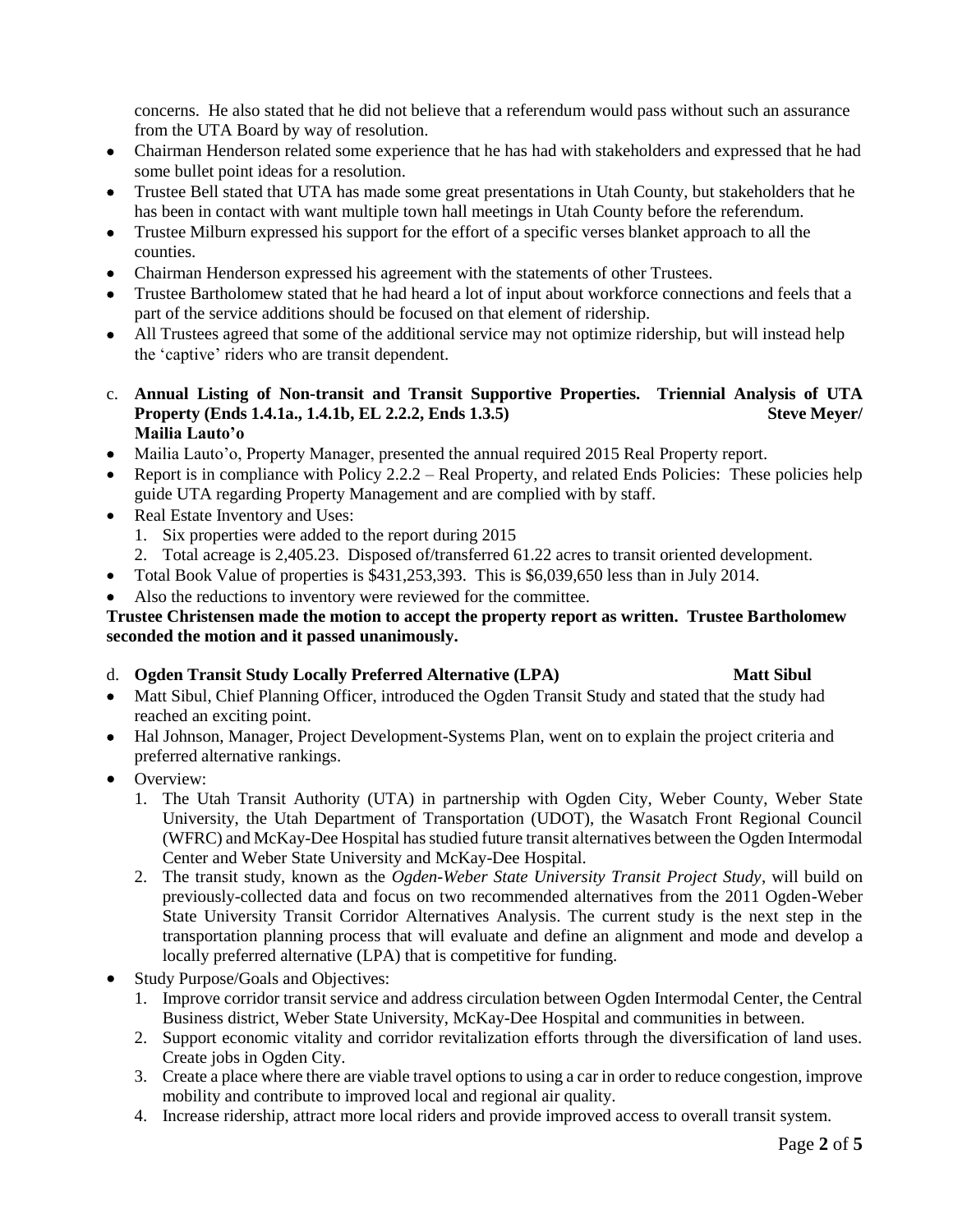- 5. Create a cost-effective, long-term transit solution with usable transit stations.
- 6. Meet current and projected corridor travel demand while maintaining road capacity.
- 7. Consistency with local plans to support a healthy economically prosperous, livable community.
- 8. Allow for bicycle and pedestrian accommodations. Provide increased connectivity to bicycle and pedestrian friendly facilities.
- 9. Improve regional connectivity and transit reliability.
- 10. Attract federal funding: Develop a project that has strong support and is competitive for federal funding.
- Evaluation Criteria:
	- 1. Evaluation criteria and rankings ridership (Ogden City will most likely adopt the  $25<sup>th</sup>$  Street option).
		- a.  $25<sup>th</sup> Street: Streetcar 4,700; BRT 2,900 (2020 projections).$
		- b. 30<sup>th</sup> Street: Streetcar 4,700; BRT 3,300 (2020 projections).
	- 2. Capital Costs:
		- a. Streetcar: Approximately \$220 million
		- b. BRT: Approximately \$60 million
	- 3. Annual Operations and Maintenance Costs:
		- a. Streetcar: Approximately \$3.5 million
		- b. BRT: Approximately \$2.5 million
	- 4. Economic Development (with transit supportive zoning):
		- a. Streetcar: \$1 to \$1.5 billion
		- b. BRT: \$500 to \$550 million
- Public Involvement Approach:
	- 1. Technical Advisory Committee (TAC) meetings with local government representatives.
	- 2. Updates with elected officials.
	- 3. Community Focus Groups (4 groups of 8 people; 50/50 male/female ratio; broad age range):
		- a. Recognize the economic importance of transit.
			- b. Believe public transit allows access for individuals from outside a community.
			- c. Prefer  $25<sup>th</sup>$  Street alignment.
		- d. Prefer modern streetcar because it is popular, stable and cost-effective in the long run.
	- 4. Telephone surveys.
		- a. 400 respondents (80% in Ogden and 20% outside of Ogden)
		- b. 48% prefer BRT; 42% prefer streetcar
		- c.  $48\%$  prefer  $25<sup>th</sup>$  Street; 39% prefer  $30<sup>th</sup>$  Street
	- 5. Local business community/interest groups Door to Door Business Conversations:
		- a. Twenty-four business/property owners contacted.
		- b. Comments were favorable for transit improvement on Washington Boulevard.
		- c. Very vocal about retaining street parking.
		- d. Some concerns about construction impacts between  $25<sup>th</sup>$  Street and  $27<sup>th</sup>$  Street.
	- 6. Public and online open houses.
		- a. June 2014 at Ogden High School (60 participants)
		- b. October 2014 at Weber State University (92 participants)
		- c. January 2015 at James Madison Elementary (100 participants\_
		- d. People were eager to see something happen after various transit studies.
		- e. Alignment preferences were split 50/50
		- f. Slight majority prefers modern streetcar option
- Current Public Outreach Conclusions:
	- 1. 243 prefer  $25<sup>th</sup>$  Street alignment, 183 prefer  $30<sup>th</sup>$  Street alignment
	- 2. 221 prefer modern streetcar, 219 prefer Bus Rapid Transit (BRT)
- Technical Advisory Committee Recommendation:
	- 1. On June  $23<sup>rd</sup>$ , 2015, the TAC recommended the  $25<sup>th</sup>$  Street alignment with Bus Rapid Transit as the preferred mode. This recommendation has been developed by community stakeholders and through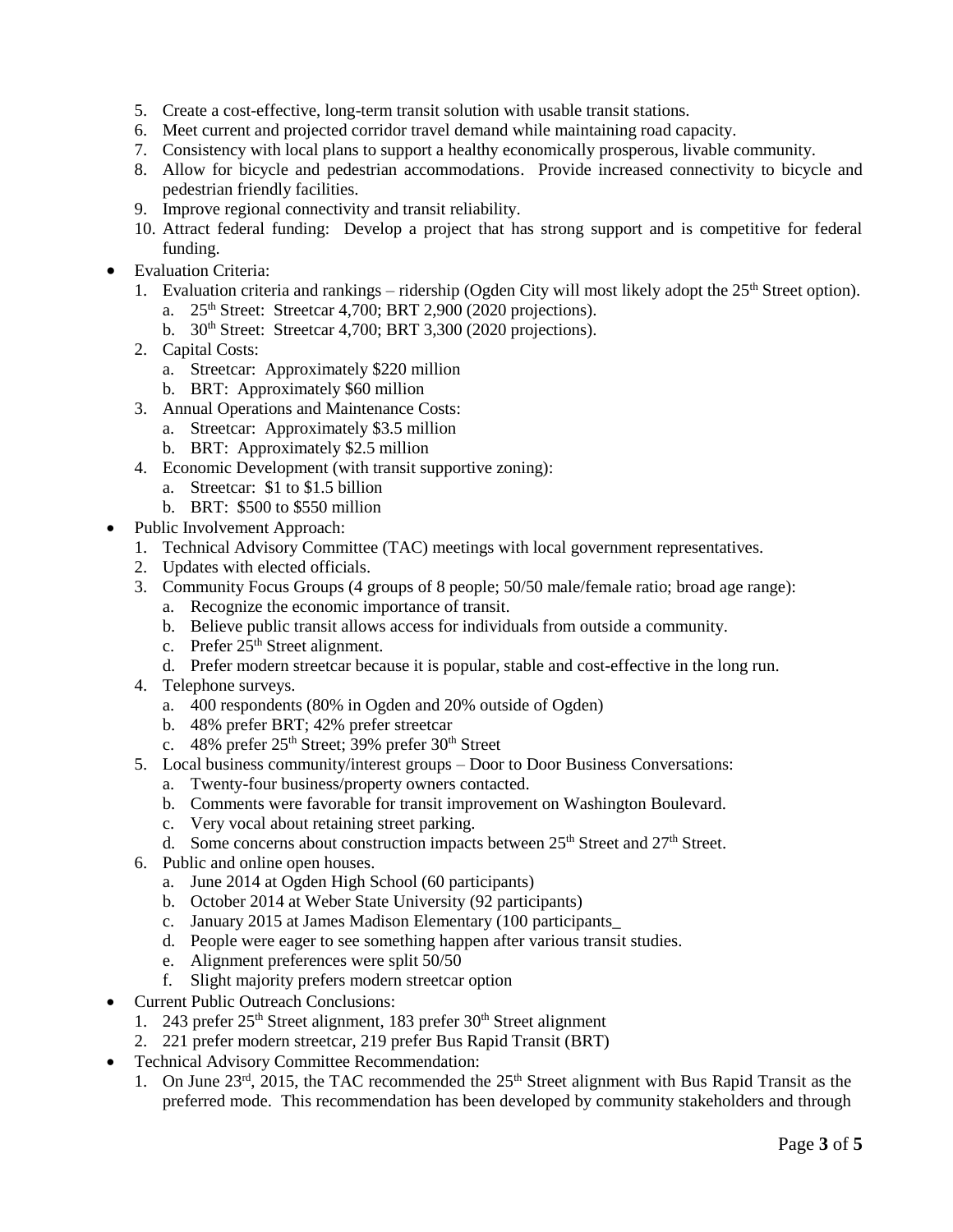## Working Meeting of the **PLANNING & DEVELOPMENT COMMITTEE** Of the Board of Trustees of the Utah Transit Authority **Meeting Minutes August 12. 2015**

an extensive public involvement process, including more than 25 community group presentations, a regional telephone survey, door-to-door conversations and an online forum.

- Recommended Alignment and Mode:
	- 1. The recommended alignment begins at the Mt. Ogden Intermodal Station on 23rd Street to Washington Boulevard and up 25<sup>th</sup> Street to Harrison Boulevard, then through Weber State University, and ending at McKay Dee Hospital.
	- 2. The recommended mode utilizes Bus Rapid Transit with a modern design. The alignment includes a combination of mixed-flow travel with street traffic and some lanes exclusive to BRT.
- Staff is asking the committee to recommend to the UTA Board the adoption of the Ogden council's locally preferred alternative of 25<sup>th</sup> Street alignment and BRT.
- Committee questions were answered and comments taken.
- Bill Cook, Ogden City Council, thanked the committee and UTA for working with Ogden to develop this locally preferred alternative which represents a consensus of all stakeholders.

**Trustee Bell made the motion that the locally preferred alternative including the 25th Street alignment and the bus rapid transit mode be taken to the full Board for adoption. Trustee Milburn seconded the motion and it passed unanimously.**

**Trustee Christensen made the motion that the committee go into closed session. Trustee Bartholomew seconded the motion and it passed unanimously.**

**Closed Session Items:** 

**Information Items:**

- **a.** Strategy Session to Discuss the Purchase, Exchange or Lease of Real Property when Public Discussion would Prevent the Public Body from Completing the Transaction on the Best Possible Terms.
- **b.** Strategy Session to Discuss the Character, Professional Competence, or Physical or Mental Health of an Individual.
- **c.** Strategy Session to Discuss On-going and/or Potential Litigation.
- **d.** Strategy Sessions to Discuss Collective Bargaining
- **Action Taken Regarding Matters Discussed in Closed Session**

**Trustee Christensen made the motion to move the resolution for conditional approval of disposition of property to the full Board. Authorize the President-CEO to dispose of the joint development property contingent on the endorsement of the financial plan and agreements by UTA auditing staff and a third-party reviewer, and approval of the financial plan and agreements by UTA executive staff and UTA Board Planning & Development Committee. Trustee Bartholomew seconded the motion and it passed unanimously.**

Chairman Henderson suggested that the remaining items be moved to the next committee meeting. Steve Meyer suggested that staff would put together a packet of information and get it out to committee members.

| a. | <b>INFORMATION LIGHTS:</b><br><b>Potential New Service Scenarios</b> | <b>Matt Sibul</b> |
|----|----------------------------------------------------------------------|-------------------|
| b. | <b>Update on Local-Option</b>                                        | Dave Kallas       |
| c. | <b>Board Retreat Follow-up</b>                                       | <b>GJ LaBonty</b> |

Page **4** of **5**